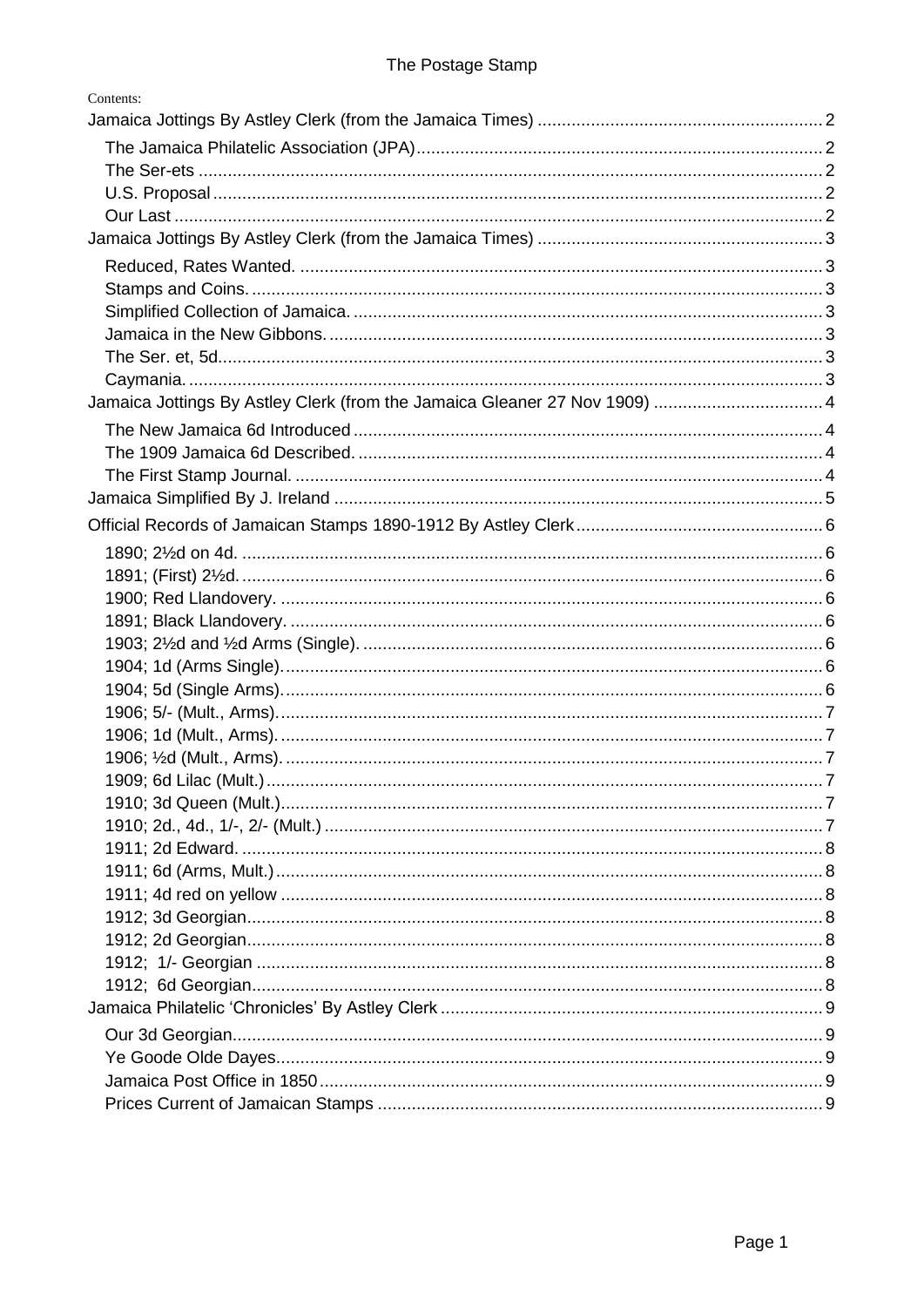# <span id="page-1-0"></span>**Jamaica Jottings By Astley Clerk (from the Jamaica Times)**

The Postage Stamp Vol. 5, No 4 (w/n 108) Oct 1909 Pages 52 & 53.

# <span id="page-1-1"></span>**The Jamaica Philatelic Association (JPA)**

Mrs. Few, the Secretary of the *Jamaica Philatelic Association,* takes exception to just one line in the paragraph entitled 'Proposed Club' for study in our last column, and sends us the following communication:- "I have just been reading the *Times* philatelic column, and regret that you should have mentioned the J.P.A. as you have done, you are quite correct in saying that we hold no gatherings, nor give lectures, but to say that the club has not a dozen members is incorrect, and I must ask you, on behalf of the Association, to correct this as it will otherwise give a wrong impression to philatelists desiring to join. The Jamaica Philatelic Association was established in 1893, and is therefore 16 years old — during which time we have had over 130 members. The Earthquake of January 14th, 1907, reduced our numbers considerably, as many suffered so much loss (some even losing their entire collection) that they were unable to continue their membership. Since then we have had an average membership of twenty. The J.P.A. was formed to assist and promote stamp collecting in the Island by exchanging. While I agree with you that a Club to hold meetings to study stamps and read papers would assist our holding, I do not see why you should have written so slightingly of such an old Association as ours; it can serve no good and only creates a wrong idea; it would have been more to the mark if you had, as a keen philatelist, advised collectors desiring to exchange to join us—and no doubt each club would be helpful to the other. Perhaps in your next issue you will publish these facts about the J.P.A., and so correct the wrong impression your circular will cause.

"On reference to the paragraph to which Mrs. Few takes exception it will be seen that the objectionable line is portion of a *circular* for which I did not claim authorship, still I endorsed it, and so will accept the correction — I am glad that Mrs. Few agrees with the idea of study suggested in the circular, and will be obliged if she will bring the matter to the notice of her membership. Readers who wish to *Exchange*  their duplicates will get all information about the J.P.A. from Mrs. Few.

## <span id="page-1-2"></span>**The Ser-ets**

Linn writes asking if I have ever seen the *Ser-i-et* variety of the *Ser-ets* as she has got the ½d and 2½d among her set. Yes! I have the stamp. I wonder if Linn knows the *Sep et*  variety copies of which are also in my collection, as well as the *Servict* variety. These *Ser-ets* are worth studying as one can easily trace the deterioration of the letters, commencing with the V, until the error and its varieties appear.

## <span id="page-1-3"></span>**U.S. Proposal**

A Massachusetts Congressman proposes to make U.S. stamps usable in England for mail matter for the U.S. and viceversa—his object "to facilitate exchange between the two countries and render it practicable to maintain a more satisfactory postal arrangement." What will Britain say?

## <span id="page-1-4"></span>**Our Last**

The well known Queen's Head 2s Jamaica has at last made its appearance with the multiple watermark. The multiple list now stands as follows :—

Wmk. Multiple CA. Perf 14.

- ½d Green and Black Arms ½d Green 1d Carmine and Black 1d Carmine
- 1½d Ultramarine and Black
- 3d Olive Green Queen's Head 4d Orange Brown 5d Orange and Black Arms
- 6d Orange Queen's Head
- 1s Purple Brown
- 2s Red Brown
- 5s Violet and Black Arms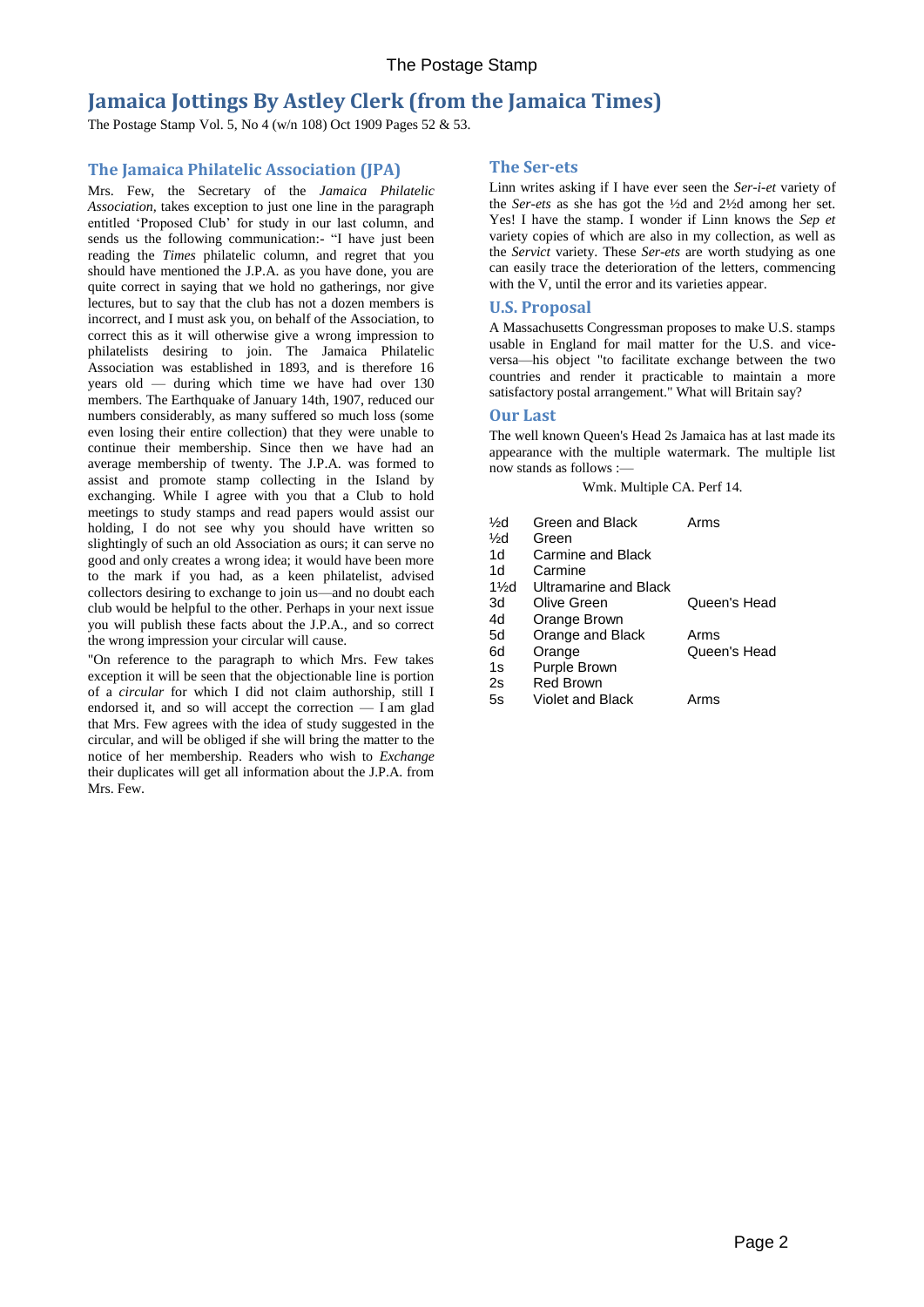# <span id="page-2-0"></span>**Jamaica Jottings By Astley Clerk (from the Jamaica Times)**

The Postage Stamp Vol. 4, No 13 (w/n 97) Jan 1909 Pages 165.

# <span id="page-2-1"></span>**Reduced, Rates Wanted.**

The Jamaica Guardian, of May 8th, commenting on the recent decision of the Government of the Leeward Islands to fall into line with other W.I. Governments, who are using a farthing stamp for newspaper and other mail matters, pleads ably and justly for a reduction in our existing halfpenny newspaper rate. Our Post Office makes a handsome profit every year, all of which goes to the revenue of the Island, it can therefore afford to reduce its rates on newspapers, a power for good and an educative influence in Jamaica. In fact, its past history demonstrates the fact that the Post Office will gain by this reduction. Let us have a farthing newspaper rate - we can do without the special stamp.

### <span id="page-2-2"></span>**Stamps and Coins.**

'Numismatic' asks me to call the attention of my readers to the article "Where Stamps meet Coins", in "*The Postage Stamp"* (April 17th). He feels certain that it will appeal to philatelists as much as to numismatists showing as it does a kinship between the two.

## <span id="page-2-3"></span>**Simplified Collection of Jamaica.**

Ewen's Weekly Stamp News has, for several numbers, been printing opinions on the "Future of Stamp Collecting," and, needless to say, these opinions cover a wide field - a good many, however, have voted for "General collecting without watermarks, perforations or shades," or, in other words, a simplified collection. Now I will not quarrel with those who, wearied with the increasing bulk of their catalogues consequent on the yearly growth of "varieties," clamour for a less complicated method than at present exists, the same time I, a specialist in Jamaica and Jamaica only ask "if collectors want the unscientific or simplified method why do they not stick to it, for it is there and no one prevents them from so collecting?" "But," says our growler, "the catalogues list these differences." Quite true, but that does not mean that you, Mr. Simplified, must of necessity collect everything in your catalogue, a guide-book which you consult but are not compelled to follow. It is, I claim, the duty of the catalogue to call attention to all varieties - it is left to the owner's choice to select the country or countries, which appeal to him and collect them as he likes, that is with or without watermarks, perforation, shades, etc. "Everyone to her liking" as the old lady said when she kissed her cow, so please yourself, Mr. Growler, no one will grumble, but what I cannot understand is why should you grumble with me because I choose to collect as I do? My object, however, in writing on this subject was born of the thought, "what would a simplified collection of Jamaica look like?" My Gibbons 1904 Jamaica calls for 92 varieties all told. Well, let us simplify this number, and after doing away with so-called superfluities (shades, surcharges, etc.) and considering only designs and colour we get thirtyone (31) thus :-

- 1. Fiscals:-1d rose; 1s rose; 3d purple; 5s lilac; 1½d Blue 5
- 2. Queen's Heads:-1d blue; 2d rose; 4d orange; 6d lilac; 1s brown; 3d green; ½d maroon; 2s brown; 5s lilac; cut 1d for  $\frac{1}{2}d$ . 10
- 3. Queen's Heads:-1d carmine; 2d grey; 6d yellow; ½d green 4
- 4. Queen's Heads:-1d lilac and mauve; 2d green; 2½d lilac and ultramarine 3
- 5. Llandoveries:-1d red; 1d black and red 2
- 6. Arms:-1d black and carmine; ½d black and green; 2½d black and ultramarine; 5d black and yellow; 5s black and lilac 5
- 7. Arms:-1d carmine ; <sup>1</sup>/<sub>2</sub>d Green 2

It may be that, from the grumbler's point of view, I have done wrong in including the "cut 1d for  $\frac{1}{2}d$ ." – someone may even think that my list is not simplified enough and may insist on my striking out the contents of sections three and seven as well as one of the Llandoveries, which, although different in colour, are certainly similar in design. In this way Jamaica would be simplified to 23. Would the grumblers and the growlers be satisfied then, I wonder? May be so, but it would not be the first occasion that I have heard of people who think that plum pudding without sauce is finer eating than with it.

### <span id="page-2-4"></span>**Jamaica in the New Gibbons.**

E. L. Writes - "Gibbons Part I to hand. Very little difference in Jamaica. Isn't it ridiculous that the 5d is still catalogued at the old figure? I do not think he would sell them at these prices, especially the multiple. He pays no attention to Jamaica at all for the errors multiple are still given in full although they do not exist.

You will notice that the colour-names of the 6 pines have been changed." E.L. is wrong, the errors (ser-et) do exist on multiple paper. While on this subject of "ser-et" errors it surprises me to see that Gibbons still catalogues a 5s error. I wonder if he ever saw one, for I have never seen it, nor have I been able to find a collector who has done anything but express grave doubts as to its existence. The Stamp Commissioners office is emphatic in its statement as to the non-existence of this 5s error.

#### <span id="page-2-5"></span>**The Ser. et, 5d**

A few months ago I stated in this column the 5d Ser. et was selling in Kingston for £6 to £8. From a letter, dated April 22<sup>nd</sup> 1909, written by a well-known London dealer, I am pleased to find that as I thought, the Kingston price was considerably below value. He writes:— "I have nothing special In Jamaica in the way of proofs, essays or errors, excepting one copy of the 5d C.A. error, Ser.et. the central stamp of a strip of three, for which I want £7 10s. Another London dealer has one but will not take less than £15 for it. Shortly before Xmas I sold a similar strip of the same stamp, but multiple watermark, for £6 cash." And if the thoughtful reader will bear in mind that only 98 sheets of the C.A. 5d and 50 of the multiple (a total of 148 sheets) were printed, they will realise that this stamp especially the latter watermark is cheap at even £20. Of the 148 I lost two in the fire of Jan. 14th, 1907 Mr. George Kinkead lost another two and a lady friend one, which brings the total known copies down to 143. Did any other collector lose their 5d error on the 14th January? I would like to know.

#### <span id="page-2-6"></span>**Caymania.**

Speaking about the Cayman Islands scandal, G.S.W. says: "The group is a tiny dependency of Jamaica, and the stamps of Jamaica should be used there." So say I, it is simply ridiculous that this 17 x 7 strip of sand should be issuing a special set of stamps and sad to know that she has been permitted to use them to as she has used them.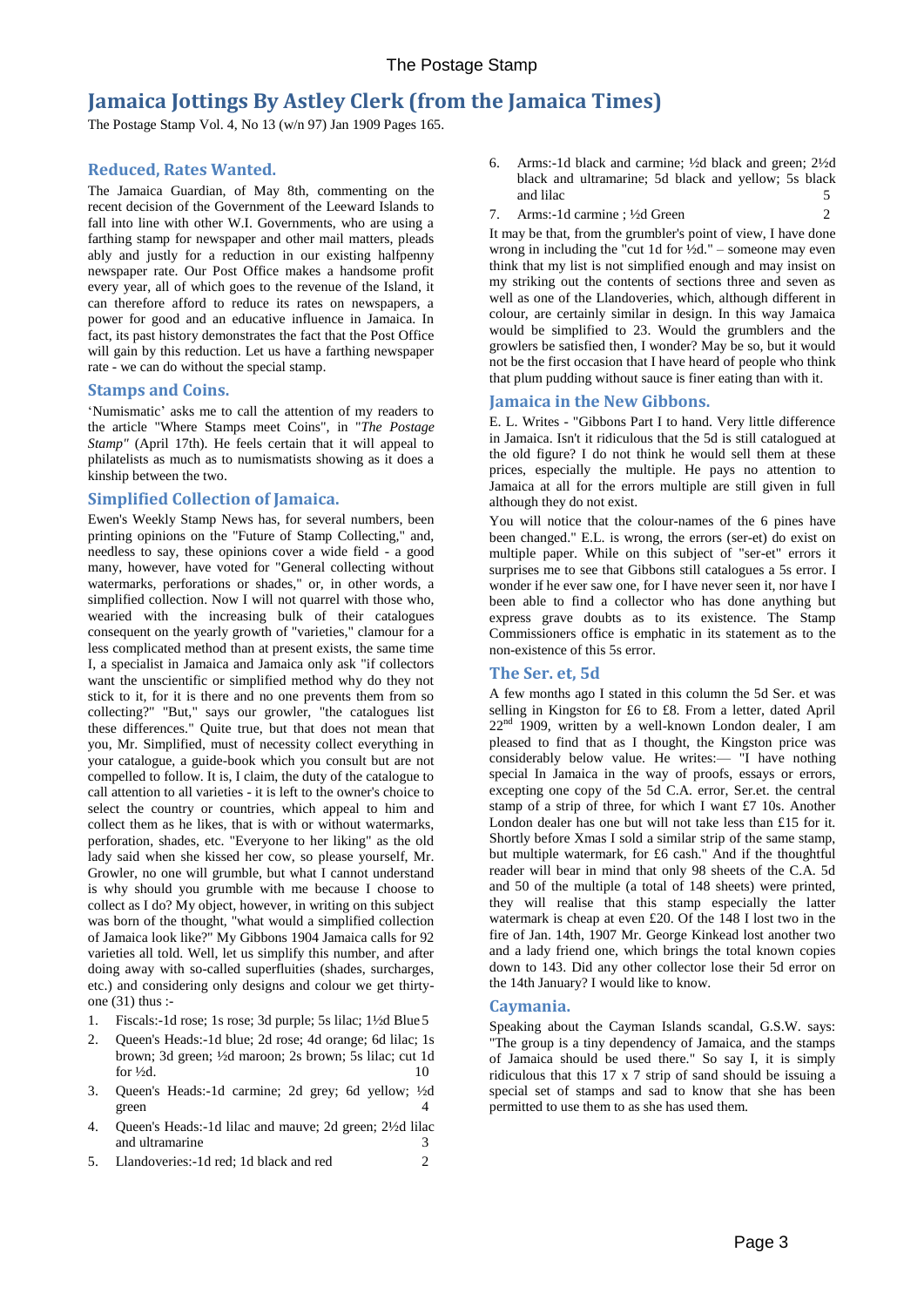# <span id="page-3-0"></span>**Jamaica Jottings By Astley Clerk (from the Jamaica Gleaner 27 Nov 1909)**

The Postage Stamp Vol. 5, No 15 (w/n 119), Jan 1910 Page 171.

# <span id="page-3-1"></span>**The New Jamaica 6d Introduced**

So we have got a new 6d stamp, but we are disappointed in it, for it is only another "Queen's Head", and we, not only stamp collectors, but stamp users are all heartily sick of Queen's Heads. Why cannot we have something different? Even a King's Head would be more welcome than this nightmare of a Q.H. This is what *The Postage Stamp* of October 23rd says about the matter: "Evidently this colony cannot make up its mind to discard the old Queen's head plates, for we learn from the *Colonial Office Journal* that the last supply of stamps included 3d and 6d stamps in the new colours and printed from the old Queen's head plates." You are correct, *Postage Stamp,* but if you people in the big Isle had had such a Queen as we of the little Isle, you too, would never wish to see her juvenile profile removed from your stamps—

And so we keep her memory green,

Despite collectors' cry,

A Queen who left us years ago And yet will never die.

"Long live our Queen ! God bless our Queen," We murmur as we see

Jamaica's stamps transmitting still

Her youthful effigy.

### <span id="page-3-2"></span>**The 1909 Jamaica 6d Described.**

"Have you seen the new 6d stamp? What is it like?" are the questions that I have answered again and again — at last I went "on strike" and advised my questioners to send to their post offices and buy the marvel. However, as there may be a few of my readers who are "hard up" for the spare amount, I give herewith the Official Notice which appeared in the advertising column of the *Gleaner* of November 17th :-

#### Stamp Office,

15th Nov., 1909.

The following is a description of a new design of a Sixpenny Postage Stamp which will be put in circulation on the 19th inst.

"The design of the stamp is denoted by a laureated profile of Queen Victoria to left on a ground of horizontal lines, enclosed in a hexagonal frame following the shape of which are white labels above and below with the inscription 'Jamaica Postage' above and the word 'sixpence' below in small coloured block letters. The corners are filled in with arabesques. The colour is lilac and the paper is watermarked multiple Crown CA.

# A. H. MILES,

### Stamp Commissioner.

You will note that the Stamp Commissioner calls the stamp '*a* new design', but if you will compare the earlier issues of the same denomination you will also find that the only thing new about this latest 6d is the change of colour. 'Design', therefore, I take it, means change of colour, which is miles in advance of the philatelic acceptance of the meaning of the word, but the Stamp Commissioner is not a philatelist. I congratulate him, however, on his minute description of the stamp, it is not only interesting, but the only way to safeguard the public. Since writing above I learn from the post office that they have no intention of putting the 6d stamp on the market before the 1st December. The unfortunate window clerk is getting cross, if she can get cross, because of the many enquiries she receives and her inability to supply.  $Query$  — why were the stamps authorized as from the 19th November if there was no intention to sell them to the public before the 1st December?

## <span id="page-3-3"></span>**The First Stamp Journal.**

The following, told by Mr. Thomas Kitt, in *The Philatelist* of January, 1867, is the story of the first English philatelic journal:-

"Towards the middle of the year 1862, when Philately was becoming very popular, appearances led me to conclude that a periodical entirely devoted to that subject would prove a great boon to collectors, and also a lucrative investment to its proprietors. Accordingly, in the summer of the year named, I inserted an advertisement in the *Boys' Own Magazine,*  requesting any gentlemen who were of a similar opinion to join me in the undertaking. This advertisement was productive of innumerable replies, requesting further information but so many as half *a* dozen of them spoke favourably of my scheme. In order to 'leave not a stone unturned' for the attainment of the end in view, I had personal interviews with many of the leading English collectors residing in or near London, and in consequence of its being 'Exhibition year', I was enabled to meet several from the country; but public opinion seemed so much against me that I reluctantly abandoned the enterprise, thinking it folly to undertake what my superiors in the knowledge of Philately thought so unpromising. My voluminous correspondence on the subject and earnest endeavours to bring about the consummation of my wishes were, however, rewarded with success, for Mr. A. Perris of Liverpool (one of the few gentlemen who thought favourably of my plans) entered warmly into the matter; but from reasons above stated I declined rendering him any pecuniary assistance, although I placed my pen at his service, of which he availed himself. However 'finis coronat opus' — on 15th December, 1862, the harbinger of a new style of literature made its appearance in the shape of the *Monthly Advertiser,* afterwards known as the *Stamp Collectors' Review.* This publication, after having proved of great service to philatelists, and as an investment tolerably successful, died out in 1864, the last number having been issued on the 15th June of that year. Such is the history of the first philatelic periodical published in England, and of which I must, with pride, claim to be the primary originator."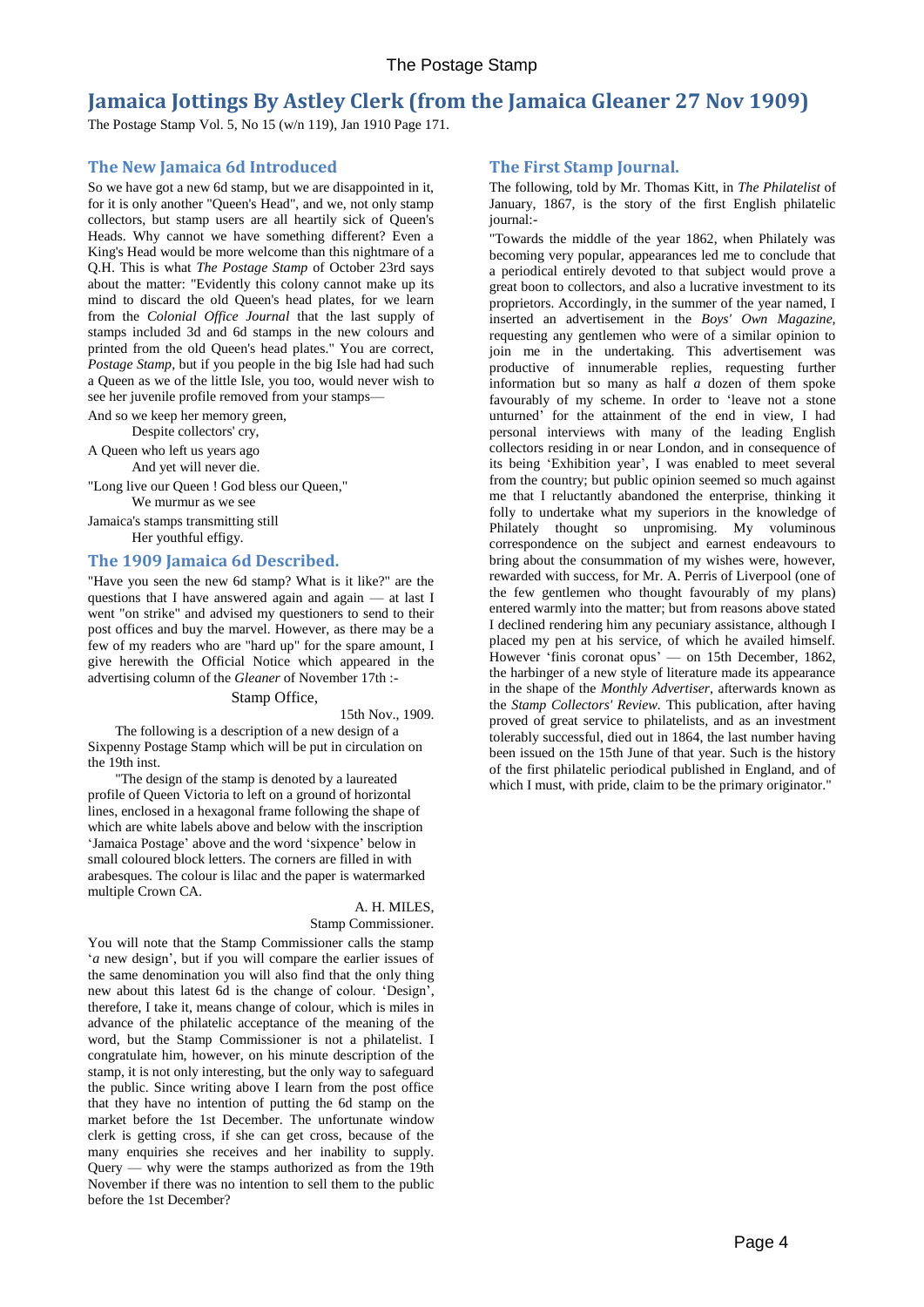# <span id="page-4-0"></span>**Jamaica Simplified By J. Ireland**

The Postage Stamp Vol. 7, 12 Nov 1910 Page 51

Jamaica is an excellent little country to take up if the different printings - designated by varieties of watermark and shades of colour - are not taken into account. It is, in fact, not a difficult or very expensive matter to complete it unused ; and now that the Colonial Colour Scheme has invaded, what is to all intents and purposes, the first or Queen's Head-issue, the developments should be interesting, not to say somewhat extraordinary.

# *First Issue.* 1860. *Queen's Head.*

| 1  | ½d | marone (1872)                        |
|----|----|--------------------------------------|
| 2  | ½d | green (1885)                         |
| 3  | 1d | blue                                 |
| 4  | 1d | rose (1885)                          |
| 5  | 2d | rose                                 |
| 6  | 2d | grey (1885)                          |
| 7  | 3d | green (1863)                         |
| 8  | 3d | olive (1883)                         |
| 9  | 3d | lilac on yellow (1909)               |
| 10 | 4d | brown                                |
| 11 | 4d | red on yellow (1910)                 |
| 12 | 6d | lilac (1860 to 1890, re-issued 1909) |
| 13 | 6d | orange (1890 to 1909)                |
| 14 | 1s | brown                                |
| 15 | 1s | black on green (1910)                |
| 16 | 2s | brown (1897)                         |
| 17 | 2s | purple on blue (1910)                |
| 18 | 5s | lilac (1897)                         |
|    |    |                                      |

Of the above, Nos. 9, 10, 12, are still current and 2, 3, 8, and 13 are quite easy to obtain unused. Nos. 1, 3, 4, 5, 6, and 7 are however, not so commonly met with in this condition and in my humble opinion are worth full catalogue. This only refers to unused, however, the used stamp being quite common.

> *Second Issue.* 1889. *Queen's head. Inscribed " Postage and* Revenue."

- 19 1d lilac
- 20 2d green
- 21 2½d lilac and blue (1891).

The foregoing stamps are quite common. The 2d value appears to have dropped out of use, but since when, I do not know. It is rather remarkable what little use there appears to be for a stamp of this denomination in this part of the world; even the business manage to conduct their vast postal business without a 2d stamp, or have done up to the present, I hasten to add.

#### *Third Issue.* 1903. *Arms, bi-coloured.*

- $22 \frac{1}{2}$  black and green<br>23 1d black and rose
- 1d black and rose
- 24 2½d black and blue
- 25 5d black and yellow
- 26 5s black and violet (1905)

Of this issue the ½d, 1d, and 5d values are obsolete, the first two having been re-drawn in 1906, and the 5d withdrawn from use about eighteen months ago. The latter should be a scarce stamp in a short time.

1906. *Arms design re-drawn.*

- $27 \frac{1}{2}d$  green
- 28 1d red
- 29 2½d blue

It was mentioned in a recent number of *The Postage Stamp*  that the 2½d would still be in the old design, but I take leave to doubt this as the ½d and 1d values have been re-drawn for the single colour printing.

[The reference appears to have been made to the nonintroduction of the reigning sovereign's portrait on several values, and was not to be read as implying that the 2½d arms design would not be re-drawn.-ED.]

*Commemorative Issue.*

#### 1900. *Llandovery Falls.*

1d red

1d black and red (1901)

I regret to being ignorant of what the above issue was to commemorate. The stamp was first of all printed in red and afterwards in two colours; exactly the reverse of the usual proceeding. The (bi-coloured) specimen in my collection has the frame re-drawn, a solid line of colour replacing the two thin inner lines; this line of colour is also extended to the tablet containing the numeral of value. I do not place this on record as a wonderful discovery as it probably exists on all the bicoloured stamps. My uncoloured stamp is also on a slightly yellowish paper whereas the bi-coloured is on white, but this is no doubt owing to the action of the climate on the gum. It is curious that none of my specialist friends nor new issue chroniclers appear to have noticed these slight variations from the normal.

The following Handbooks on the Stamps of Jamaica can be had from Mr. W. K. Peckitt, 47, Strand, by those desirous of further information :-

*"Jamaica and Cayman Islands," 25 pp. Edward J. Nankivell. 4d., post free 4½d.*

*"Jamaica," 90 pp. By Fred J. Melville. 6d., post free,* 7½d.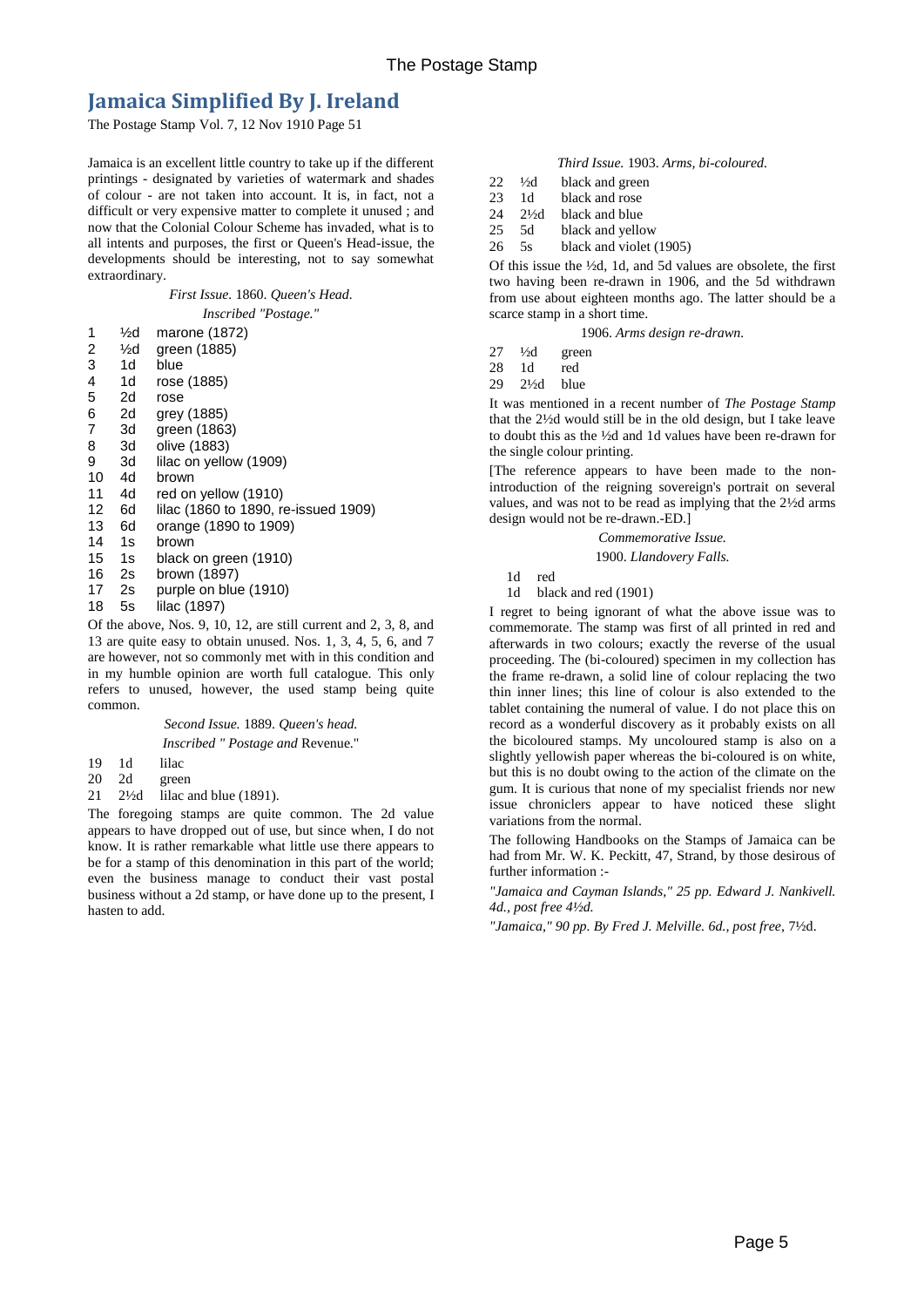# <span id="page-5-0"></span>**Official Records of Jamaican Stamps 1890-1912 By Astley Clerk**

THE POSTAGE STAMP VOL. 11, 28 December, 1912, Pages 152 & 153; and 4 January 1913, Pages 163 & 164.

Mr. Astley Clerk, who brings his 'Philatelic Gleanings' in the *Jamaican Gleaner* to a close with the 96th of the series, fittingly concludes with a collection of the official notices relating to the issue of Jamaican 'stamps; , from 1890 to date.. This interesting collection will be found, of reference value to future historians of the stamps of the colony, and we are glad to have the opportunity of giving it in these columns. [EDITOR.'

#### <span id="page-5-1"></span>**1890; 2½d on 4d.**

(From Colonial Standard; May 29, 1890).

#### "Post Office Notice

Reduction in. the rates of postage correspondence for places abroad carried by vessels not under contract with the Imperial or any other Government.

His Excellency the Governor, by and with the advice and consent of the Privy Council, has been pleased to direct that on and after the 1st June, 1890, the rates on such correspondence shall be, as under :-

Letters.-For each half ounce or fractional part thereof, two pence half-penny.

etc., etc.. etc.,

FRED SULLIVAN, Postmaster for Jamaica. General Post Office, 24th May, 1890.

Referring to the above the Colonial Standard, among other things, remarks:- "For a long time it has been considered an inexplicable hardship that whilst a letter from America only costs the sender twopence halfpenny (5 cents) a letter in reply from Jamaica could not be carried under the greatly increased charge of fourpence. All this is now at an end, and the postage between the two points from the 1st instant has been equalized."

\* \* \*

#### <span id="page-5-2"></span>**1891; (First) 2½d.**

(From the Jamaica Gazette, Feby. 26, 1891).

No. 103. 25th February, 1891.

The Governor directs it to be notified, for general information, that the issue of the following unified Postage and Revenue Stamp has been authorized, viz. :-

Twopence Half-Penny. Colour light purple, Queen's head with a circle containing the words 'Jamaica Postage and Revenue' with the denomination '2½d' at the base.

> By Command, J. ALLWOOD, Acting Colonial Secretary.

\* \* \*

### <span id="page-5-3"></span>**1900; Red Llandovery.**

(From the Jamaica Gazette, May 3, 1900). "Stamp Office

2nd May, 1900.

The following. is a description of a new design of one penny. Postage and Revenue Stamps which have been put into circulation on the 1st inst.:-

Colour: Carmine.

Shape: Rectangular.

Design: A view of Llandovery Falls.

E. JORDON ANDREWS, Stamp Commissioner.

\* \* \*

# <span id="page-5-4"></span>**1891; Black Llandovery.**

(From the Jamaica Gazette, Sept. 26, 1901).

Stamp Office

Kingston, 25th September, 1901.

The following is a description of the new issue of one penny Postal and Revenue Stamps which are to be put into circulation on the 25th inst.

\* \* \*

Colour: Black centre and carmine border.

Shape: Rectangular.

Design: A view of Llandovery Falls.

E. JORDON ANDREWS,

Stamp Commissioner.

#### <span id="page-5-5"></span>**1903; 2½d and ½d Arms (Single).**

(From the Jamaica Gazette, Nov. 19, 1903).

## 4-4 Stamp Office

14th Nov., 1903.

The following is a description of a new design of 2½d and ½d Postage Stamps which will be put into circulation on the 16th inst. The design of the 2½d stamp is denoted by the Arms of the Colony in black, set in a ground of drab, and in a frame of blue.

The design of the ½d stamp is denoted by the Arms of the Colony in black, set in a ground of dark drab, end in a frame of pale green.

The respective face values of the above stamps are shown in numerals on either side of the word 'Jamaica' at the top of the stamp, and in words at the foot thereof.

E. JORDON ANDREWS, Stamp Commissioner. \* \* \*

#### <span id="page-5-6"></span>**1904; 1d (Arms Single).**

(From the Jamaica Gazette, Feb. 25, 1904).

4-1 Stamp Office, Kingston,

20th February, 1904.

The following is a description of a new design of a 1d postage stamp which will be put into circulation on the 24th instant.

The design of the stamp is denoted by the Arms of the Colony in black, set in a ground of drab, and in a frame of carmine.

The face value of the above stamp is shown in numerals on either side of the word 'Jamaica' at the top of the stamp and in words at the bottom thereof.

\* \* \*

E. JORDON ANDREWS,

Stamp Commissioner.

#### <span id="page-5-7"></span>**1904; 5d (Single Arms).**

(From the Jamaica Gazette, March 3, 1904).

Stamp Office, Kingston,

25th February, 1904.

The following is a description of a new Postage Stamp of the denomination of five pence (5d.) which will be in circulation on the 1st March, 1904.

The design of the stamp is denoted by the Arms of the Colony in black set in a ground of drab, and in a frame of yellow.

The face value of the above stamp is shown in numerals on either side the word 'Jamaica' at the top of the stamp and at the bottom thereof.

> E. JORDON ANDREWS, Stamp Commissioner."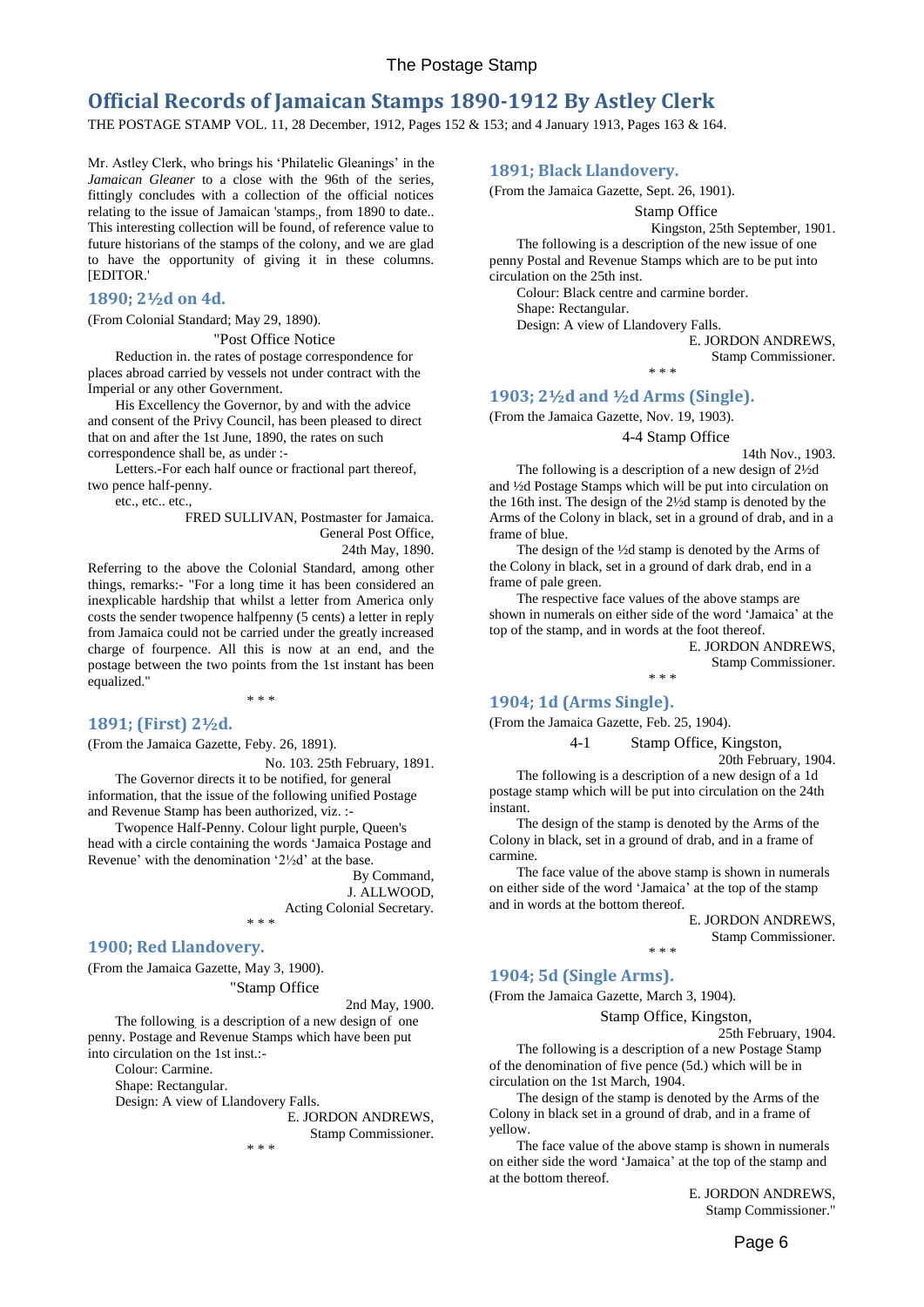### <span id="page-6-0"></span>**1906; 5/- (Mult., Arms).**

(From the Jamaica Gazette, May 10, 1906).

4-1 Stamp Office, Kingston

5th May, 1906.

The following is a description of a new design of five shillings Postage Stamps which has been put in circulation.

2. The design of the stamp is denoted by the Arms of the Colony in black, set in a ground of drab, and in a frame of lilac.

\* \* \*

E. JORDON ANDREWS, Stamp Commissioner.

<span id="page-6-1"></span>**1906; 1d (Mult., Arms).**

(From the Jamaica Gazette, Sept. 20, 1906).

Government Notice 6-1 Stamp Office,

15th September, 1906.

The following is a description of a new design of a one penny postage stamp which will be put into circulation on the 1st October, 1906.

The design of the stamp is denoted by the Arms of the Colony, set in a ground of carmine and in a frame of the same colour. The four ends of the shield of the Arms are in white, and on the shield are five pine apples.

The face value of the above is shown in numerals on either side of the word 'Jamaica' at the top of the stamp End in words at the bottom thereof.

\* \* \*

E. JORDON ANDREWS, Stamp Commissioner.

<span id="page-6-2"></span>**1906; ½d (Mult., Arms).**

(From the Jamaica Gazette, Nov. 15, 1906).

Stamp Office.

8th November, 1906.

The following is a description of a new design of a halfpenny stamp which will be put in circulation as from this date:-

The design of the stamp is denoted by the Arms of the Colony in light green set in a ground of same colour, and a frame also of green.

The face value of the above is shown in numerals on either side, the word 'Jamaica' at the top of the stamp, and in words at. the bottom thereof.

\* \* \*

E. JORDON ANDREWS, Stamp Commissioner

## <span id="page-6-3"></span>**1909; 6d Lilac (Mult.)**

(From the Gleaner, Nov. 17, 1909).

Stamp Office,

15th Nov., 1909.

The following is a description of 1' new design of a Sixpenny Postage stamp which will be put into circulation on the 19th inst. The design of the stamp is denoted by a laureated profile of Queen Victoria to. left on a ground of horizontal lines, enclosed in a hexagonal frame following the shape of which are white labels above and below with the inscription 'Jamaica Postage' above and the word 'Sixpence' below; in small coloured block letters. The corners are filled in with arbesques. The colour is lilac and the paper is watermarked multiple Crown CA.

> A. H. MILES, Stamp Commissioner.

### <span id="page-6-4"></span>**1910; 3d Queen (Mult.)**

(From the Gleaner, March 19, 1910).

Stamp Office, Kingston, 18th March, 1910.

4-1 Notice.

The following is the description of a threepenny postage stamp which was put into circulation on the 10th inst.:-

The design of the stamp is denoted by a laureated profile of Queen Victoria to the left on a ground of horizontal lines enclosed in an oval frame in which are the words 'Jamaica Postage' on the top and 'Threepence' below in small block letters. The colour of the stamp is brown, the paper yellow, and the watermark multiple Crown CA.

GEO. S. THOMPSON,

Deputy Stamp Commissioner. \* \* \*

# <span id="page-6-5"></span>**1910; 2d., 4d., 1/-, 2/- (Mult.)**

(From the Gleaner, Sept. 24th, 1910).

4-1 Notice. Stamp Office,

21st September, 1910.

The following is a description of the 2½d, 4d, 1/-, and 2/- Postage Stamps which are to be put into circulation the design being the same as the old ones, but printed in different colours. The design of the 2d stamp consists of the Arms of the Colony set in a panel having perpendicular sides and curved edges at the top and bottom, surmounted by the word 'Jamaica' on each side of which in the upper corner is printed 2½d in numerals. At the lower corner are printed the words 'Twopence half-penny'. The whole stamp is printed in blue on white paper.

The design of the Fourpenny Stamp consists of a laureated profile of Queen Victoria facing to the left on a ground of horizontal lines, set in a frame with circular opening with beaded panels filling up the four corners of the stamp. The words 'Jamaica Postage' and 'Fourpence' appear in black letters in horizontal bands running across the top and bottom of the stamp. The Stamp is printed in black on yellow paper, the lettering being of ground colour.

The design of the One Shilling stamp consists of a laureated profile of Queen Victoria facing to the left on a ground of horizontal lines set in a frame with oval openings round which is a band with the words 'Jamaica Postage' in the upper half, and 'One Shilling' on the lower half, in block letters. The corners between the oval and the margin of the Stamp are filled with light scroll work. The stamp is printed in blue on green paper, the lettering being of the ground colour.

The design of the Two Shilling stamp consists of a laureated profile of Queen Victoria facing to the left on a ground of horizontal lines, set in a frame with a circular opening, surmounted by line of beads. The words 'Jamaica Postage' and 'Two Shillings' are printed in black letters in bands running across the Stamp above and below this circle and following its curve ; the corners of the Stamp are filled with suggestions of ornamental design. The stamp is printed in purple on blue paper, the lettering being purple.

> GEO. S. THOMPSON, Deputy Stamp Commissioner. \* \* \*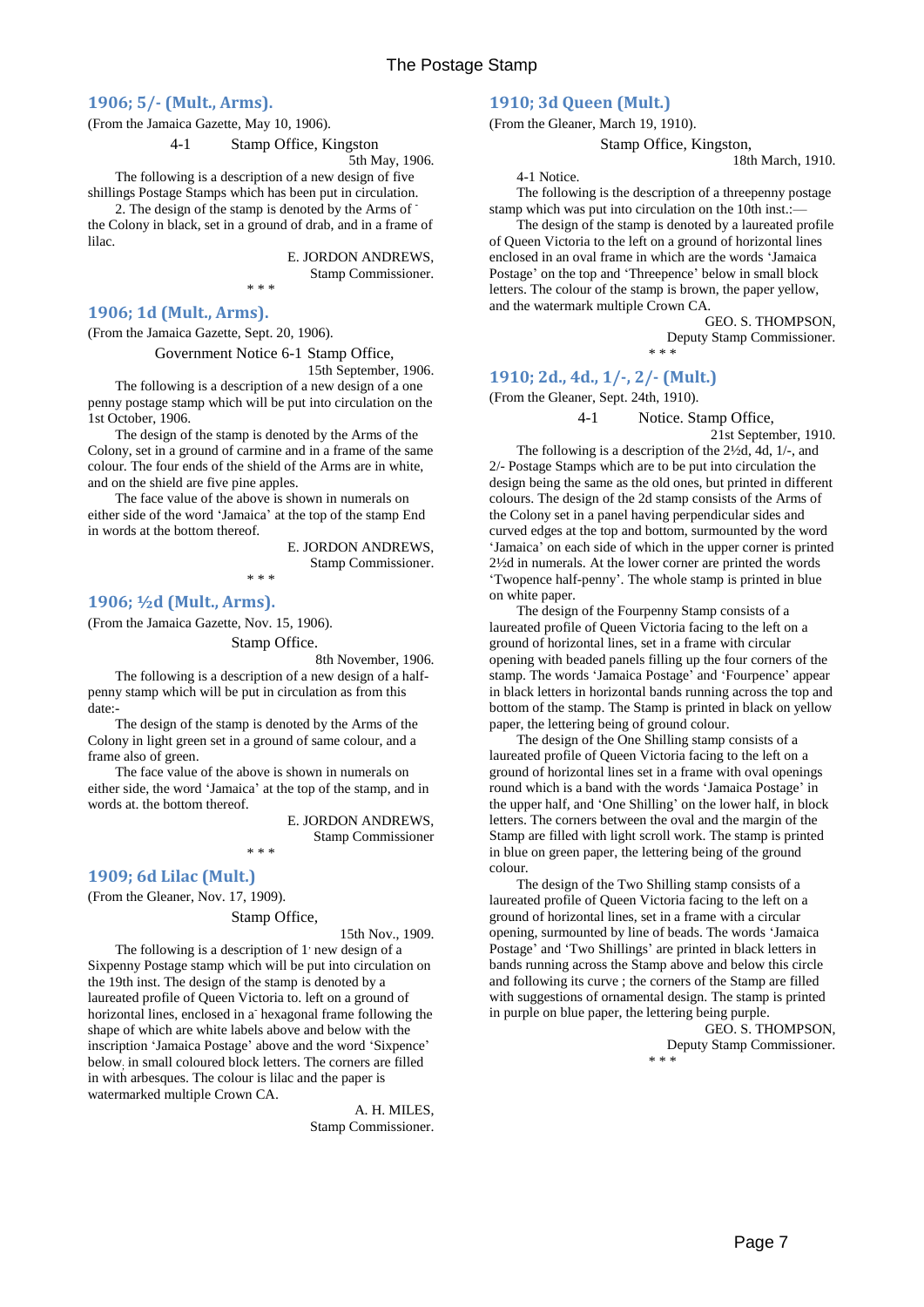<span id="page-7-0"></span>**1911; 2d Edward.**

(From the Gleaner, February 3, 1911).

3-1 Notice.

Stamp Office

25th January, 1911.

The following is a description of a new design of 2d Postage and Revenue Stamp which is to be put in circulation on the 3rd February, 1911. The design of the stamp consists of a profile of the late King Edward the VII, facing to the left in an oval set in a rectangular frame on a ground work of slate colour. On the top of the oval is a Crown, on either side of which is the numeral and letters '2d', the: word 'Postage' being on the left and the word 'Revenue' on the right of the frame and at the bottom thereof the word " Jamaica.

> GEO. S. THOMPSON, Deputy Stamp Commissioner. \* \* \*

#### <span id="page-7-1"></span>**1911; 6d (Arms, Mult.)**

(From the Gleaner, Aug. 17, 1911).

Notice. Stamp Office,

14th August, 1911.

The following is a description of a new sixpenny Postage and Revenue Stamp which will be put into circulation on or before the 31st inst.:—

The design consists of the Arms of the Colony set in a panel having perpendicular sides and curved edges at the top and bottom, surmounted by the word 'Jamaica'—on each side of which, in the upper corner is printed '6d.' At the lower corners are printed the words 'Postage' and 'Revenue', and across the foot of the stamp the words 'Sixpence'. The whole stamp is printed in magenta on white paper.

> GEO. S. THOMPSON, Deputy Stamp Commissioner.

(In reality this stamp was on sale at the G.P.O. from Friday, August 18th and before the Queen's head 6d was exhausted.

\* \* \*

#### <span id="page-7-2"></span>**1911; 4d red on yellow**

(From the Gleaner, Sept. 23, 1911).

Notice. Stamp Office, Kingston,

19th September, 1911.

It is hereby notified that the colour of the Four Penny Postage Stamp which was gazetted on the 29th September, 1910, has been changed. The stamps are now printed in red on yellow paper.

The stamps will be put into circulation on the 3rd October, 1911.

> GEO. S.THOMPSON, Deputy Stamp Commissioner. \* \* \*

# <span id="page-7-3"></span>**1912; 3d Georgian**

(From the Gleaner, March 6, 1912).

3-1 Stamp Office,

2nd March, 1912.

The following is a description of a threepenny Postage Stamp which will be put into circulation on the 6th March, 1912.

The design of the Stamp is denoted by a profile of King George the Fifth to the left cn a ground of horizontal lines enclosed in an oval frame and surmounted by a Crown on either side of which is threepence in numerals, and to the left and right of the frame respectively are the words ` Postage ', Revenue , and underneath Jamaica '. The colour of the Stamp is brown on yellow paper.

> GEO. S. THOMPSON, Deputy Stamp Commissioner.

### <span id="page-7-4"></span>**1912; 2d Georgian**

(From the Gleaner, July 31, 1912).

3-1 Stamp Office,

29th July, 1912.

The following is a description of a twopenny Postage Stamp which will be put into circulation on the 2nd August, 1912. The design of the stamp is denoted by a profile of King George the Fifth to the left, on a ground of horizontal lines enclosed in an oval frame, surmounted by a Crown, on either side of which is inserted '2d' and to the left and right of the frame respectively, are the words 'Postage' and 'Revenue' and underneath 'Jamaica'. The colour of the stamp is grey on white paper.

> GEO. S. THOMPSON, Deputy Stamp Commissioner." \* \* \*

### <span id="page-7-5"></span>**1912; 1/- Georgian**

(From the Gleaner, July 31, 1912).

3-1 Stamp Office,

29th July, 1912. The following is a description of a One Shilling Postage Stamp which will be put into circulation on the 2nd August, 1912.

The design of the stamp is denoted by a profile of King George to the left on a ground of horizontal lines enclosed in an oval frame, surmounted by a Crown, on either side of which is inserted '1/-' and to the left and right of the frame respectively are the words 'Postage', 'Revenue', and underneath 'Jamaica'.

The colour of the stamp is black or green paper

GEO. S. THOMPSON,

Deputy Stamp Commissioner." \* \* \*

#### <span id="page-7-6"></span>**1912; 6d Georgian**

(From the Jamaica Gazette, Nov. 14, 1912).

Stamp Office

8th Nov., 1912.

The following is a description of a new sixpenny postage stamp which will be put into circulation on the 14th inst. :

The design of the stamp is denoted by a profile of King George Fifth to the left on a ground of horizontal lines enclosed in an oval or purple surmounted by a crown, on either side of which is '6d' in numerals, and to the left and right of the stamp respectively are the words 'Postage'' and 'Revenue' and underneath 'Jamaica'.

The colour of the stamp is purple printed on white paper. GEO. S. THOMPSON, Deputy Stamp Commissioner.

\* \* \*